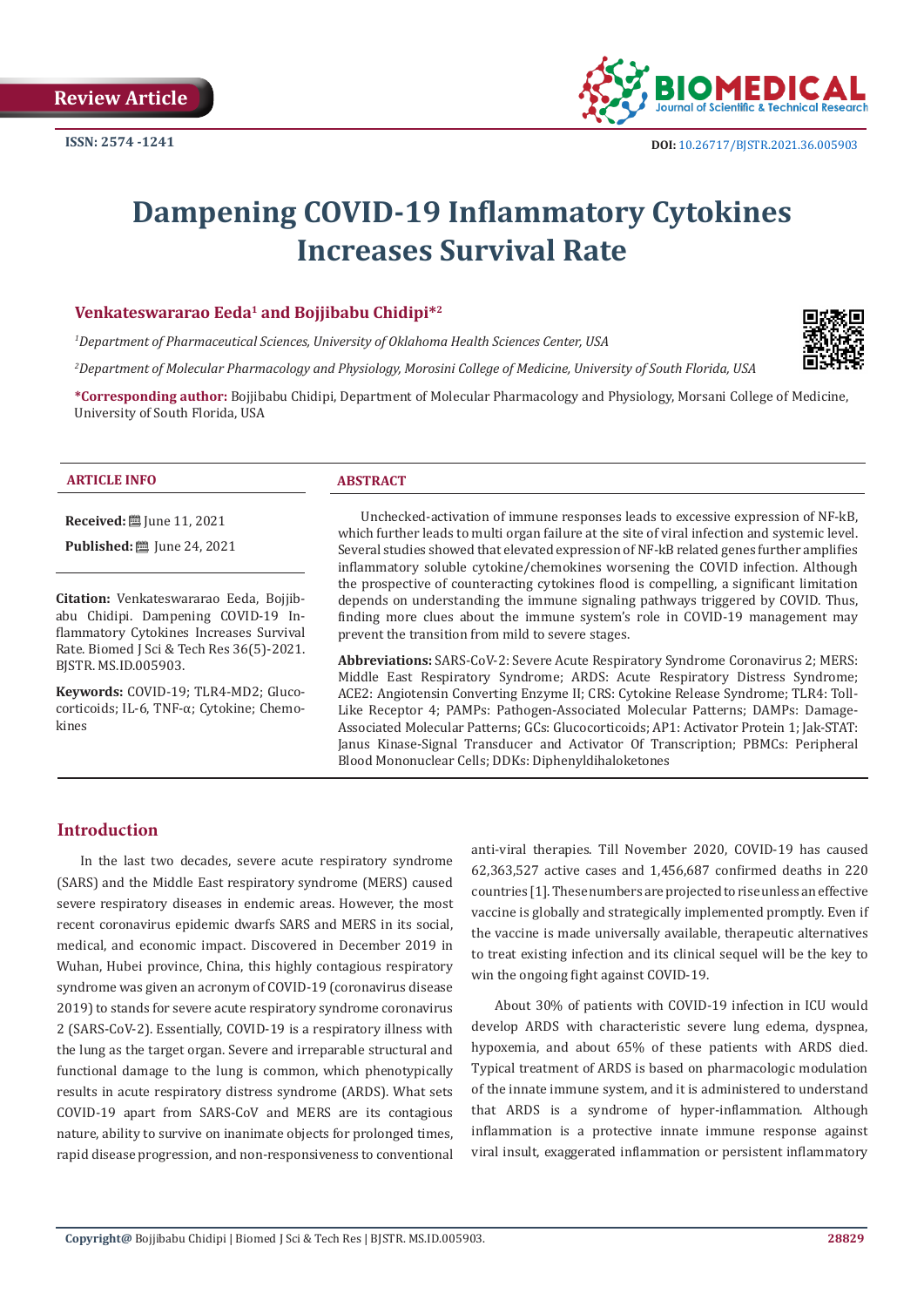feed-forward loop is highly damaging to the lung and contributes to its failure [2]. However, ARDS is a heterogeneous manifestation because different patients can respond differently to the same treatment; thus, efforts have been made to segregate patients into subgroups depending on clinical outcomes [3]. Moreover, COVID-19 patients with ARDS eventually develop multi-organ failure. Unfortunately, there is no definite and clinically validated drug for ARDS capable of reducing either short-term distress or longterm mortality in COVID-19 patients. SARS-CoV-2 uses angiotensin converting enzyme II (ACE2) as its entry receptor with the help of transmembrane serine protease 2 (TMPRSS2), suggesting ACE2, and TMPRSS2 as potential therapeutic targets for COVID-19 [4,5]. These targets may serve at the initial phase of infection. Still, they may not work during the later phase of the disease when coercive chronic inflammation induced in the disease progression phase and ARDS become the main pathologic features from a clinical perspective (Figure 1).



**Figure 1:** A tri-phasic model for understanding COVID-19 progression.

# **Putative Anti-Inflammatory Targets for ARDS Associated with COVID-19**

At the causal level, ARDS is viewed as a cytokine release syndrome (CRS). The central signaling mechanism involved in creating cytokine storms is the hyper-activated nuclear factorkappa B (NFκB) pathway [6]. Therefore, attention has been focused on restraining or attenuating the magnitude and duration of NFκB-mediated signaling. In a recent intriguing report, Sohn, et al. implicated S100A9, an alarmin and Toll-like receptor 4 (TLR4) ligand for the activation of NFκB pathway in COVID-19 patients [7]. In general, TLRs recognize pathogen-associated molecular patterns (PAMPs) and damage-associated molecular patterns (DAMPs) to activate innate immune response; TLR3, TLR7, TLR8, and TLR9 also recognize viral components (Figure 2) [8-10].

# **Glucocorticoids (GCs) Restrain Inflammatory Response in COVID-19 Patients**

Glucocorticoids are potent anti-inflammatory and immunosuppressive agents. Their use has been recommended for severe cases of COVID-19 [11], and positive outcomes have been reported in a few clinical studies. For instance, findings from a controlled clinical trial involving patients with COVID-19 pneumonia indicated that the use of methylprednisolone showed a beneficial effect in severe COVID-19 pneumonia [12]. Similarly, in another randomized clinical study in COVID-19 patients with moderate-to-severe ARDS, dexamethasone treatment increased the survival rate in hospitalized patients supported by supplemental oxygen or mechanical ventilation[13]. Upon binding of GCs, the glucocorticoid receptor (GR) undergoes phosphorylation and nuclear translocation, where it binds to GC-response elements (GREs) and regulates transcription. Among the three GREs (simple, composite, and tethering), recruitment of GR to the tethering site represses activities of pro-inflammatory transcription factors activator protein 1 (AP1) and NFκB.

Whereas inhibition of AP-1 and NFκB is an important mechanism of GC action, it only partially explains the immunosuppressive and potent anti-inflammatory activity of GCs. Glucocorticoids modulate cytokine activity via Janus kinase-signal transducer and activator of transcription (Jak-STAT) pathway [14,15]. The Jak-STAT pathway is activated when cytokines bind their cell surface receptor, which leads to the phosphorylation-dependent activation of STAT proteins [14]. Multiple ligands can activate individual STAT proteins, and specific cytokines can also preferentially activate particular STATs. For example, interleukin-6 (IL-6) preferentially activates STAT3, whereas IFNγ preferentially activates STAT1. It's been reported that GCs and IL-6-STAT3 axis synergizes with each other. Bagca and Avci recently reviewed the potential of inhibition of the Jak-STAT pathway by ruxolitinib to treat COVID-19 [16]. On the other hand, Meyer, et al. described a combined use of GCs and ruxolitinib for fighting cytokine storm [17], which could also be applicable in COVID-19 [18].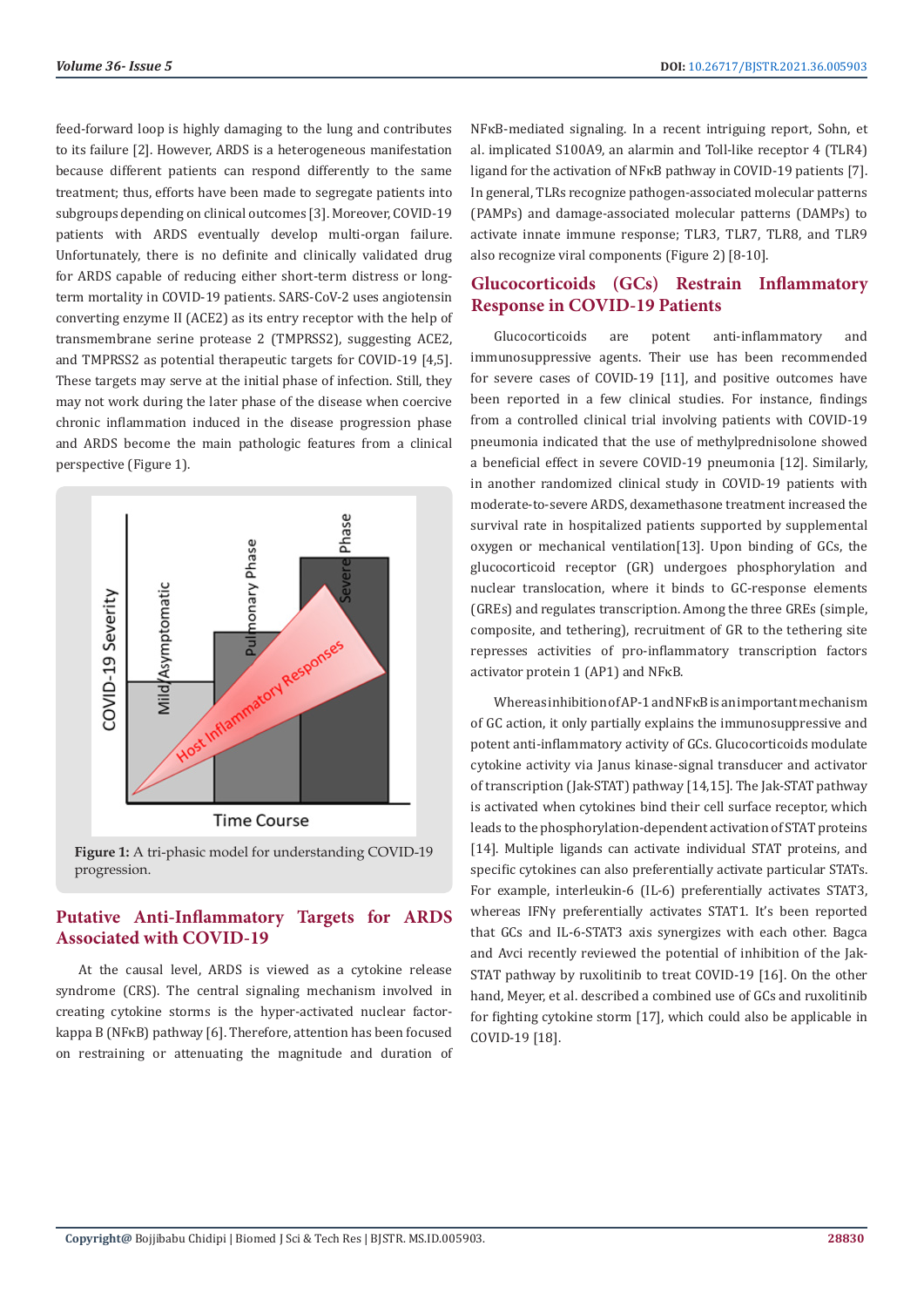

**Figure 2:** Putative molecular targets for restraining cytokine storm in COVID-19. SARS-CoV-2 uses angiotensin converting enzyme II (ACE2) as a cell entry receptor. The infection results in cytokine release syndrome through various pathways pivoted by NFκB. NFκB pathway is activated by the interaction of PAMPS and DAMPs with their cell-surface receptors. Boxed titles are possible therapeutic targets for COVID-19. NFkB and JAK-STAT signaling pathways are crucial for a proper viral response.

# **Interleukin (IL)-6 as a Target for Dampening the Hyperactive Immune System in COVID-19**

Emerging clinical trial data suggest that immunomodulatory drugs can reduce the cytokine storm. IL-6 is a pro-inflammatory cytokine produced by several cell types, and its production is elevated COVID-19 affected lung tissue [19,20]. It has been rationalized that inhibition of IL-6 or its effects may alter the course of COVID-19. The impact of IL-6 could be inhibited either by antibodies against IL-6 or its receptor (IL-6R). The Food and Drug Administration-approved monoclonal antibodies against IL-6R include sarilumab and tocilizumab, whereas siltuximab is a monoclonal antibody against IL-6. The complete list of such antibodies at various stages of clinical trials is given in Table 1.

**Table 1:** Monoclonal antibodies against IL-6 or IL-6R under clinical trials as of 30 October, 2020.

| Drug/Company                      | <b>Target</b> | <b>Human Data References</b> | <b>Status</b>         |
|-----------------------------------|---------------|------------------------------|-----------------------|
| Tocilizumab/Roche                 | $IL-6R$       | [25, 26]                     | Phase 3               |
| levilimab/Biocad                  | $IL-6R$       | [24]                         | Phase 3 (NCT04397562) |
| Sarilumab/Regeneron               | $IL-6R$       | [27, 28]                     | Phase 3 (suspended)   |
| Siltuximab/BeiGene                | $IL-6R$       | [29]                         | Phase 3 (NCT04330638) |
| Clazakizumab/Bristol-Myers Squibb | $IL-6$        | $[30]$                       | Phase 2 (NCT04494724) |
| Olokizumab/R-Pharm                | IL-6          | $[31]$                       | Phase 3 (NCT04380519) |

A recent retrospective study found that tocilizumab decreased C-reactive protein in most of the patients [21]. Another retrospective study demonstrated that tocilizumab effectively controlled the severity of COVID-19 symptoms such as fever, respiratory illness [22]. Levilimab is another antibody against IL-6R, which is currently in clinical testing against COVID-19 [23]. The Russian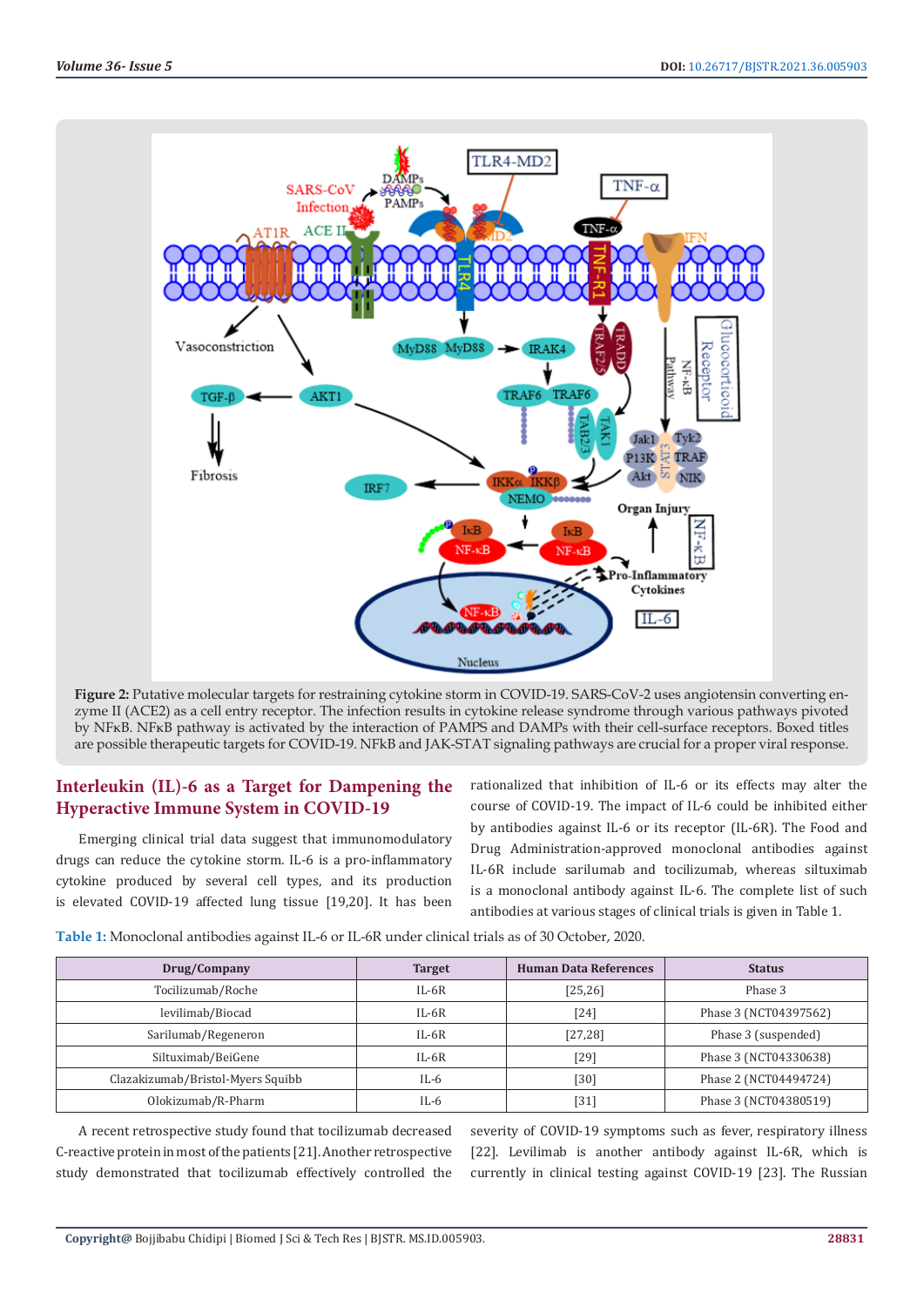Federation registered levilimab (marked under the name Ilsira) to control cytokine storm associated with COVID-19 [24]. Despite these initial successes, the composite data from various trials have not been promising so far, which led the COVID-19 Treatment Guidelines Panel to recommend against the use of anti-IL-6 receptor monoclonal antibodies or anti-IL-6 monoclonal antibody for the treatment of COVID-19, except in a clinical trial (Table 1).

### **Anti-TNF-α Therapies for COVID-19 Treatment**

TNF- $\alpha$  is essential in nearly all acute inflammatory reactions, acting as an amplifier of inflammation. In COVID-19 patients, **Table 2:** Anti TNF-α in clinical trials against COVID-19.

serum level of TNF-α at the time of hospitalization was a strong predictor of patient survival (Del Valle 2020 Nature Med 26: 1636). Interestingly, TNF blockade leads to downregulation of other pro-inflammatory mediators, including IL-1, IL-6, and granulocyte-macrophage colony stimulating factor, suggesting that anti-TNF-α therapies might be an attractive approach to restrain cytokines in COVID-19 patients [32,33]. Clinical evidence from other inflammatory diseases also suggests that anti-TNF therapies could benefit COVID-19 management [34,35]. However, very few investigations are examining anti-TNF therapies for COVID-19 treatment (Table 2).

| <b>Clinical Study</b> | Country | Drug/Therapy           | <b>Target</b> |
|-----------------------|---------|------------------------|---------------|
| ISRCTN40580903        | UK      | Infliximab             | COVID-19 [34] |
| ISRCTN33260034        | USA     | Anti-TNF therapy       | COVID-19 [34] |
| NCT04425538           | UK      | Anti-TNF therapy       | COVID-19 [34] |
| ChiCTR2000030089      | China   | $TNF-\alpha$ inhibitor | COVID-19 [36] |

#### **Blocking Upstream Regulators of NFκB Pathway**

A recent study from Korea showed that toll-like receptor (TLR) 4-mediated inflammatory signaling pathways, which mimic pathogenesis of bacterial sepsis, were highly upregulated in peripheral blood mononuclear cells (PBMCs) from COVID-19 patients, compared with healthy controls [7]. Among the most highly increased inflammatory mediators, S100A9, a TLR4 ligand, was found as a biomarker, suggesting TLR4 signaling may contribute to COVID-19 inflammation. Curcumin-like chalcones were reported to modulate MD2-TLR4 binding nullified TLR4 activation and sequentially inhibited NF-kB activation [37,38], suggesting these MD2 modulators can be used therapeutic purposes through targeting TLR4-mediated inflammation. Several small molecules reported as NF-κB inhibitors, such as diphenyldihaloketones (DDKs), namely EF24 and CLEFMA may be helpful in controlling "cytokine storm". EF24 shown to affect several functions of DCs, besides reduces NF-κB activation and suppresses pro-inflammatory cytokine secretion [39-42].

#### **Authors Contribution**

B Chidipi and V Eada are designed this concept and wrote this paper.

#### **Consent for Publication**

Not applicable.

#### **Acknowledgment**

None.

#### **Funding Information**

The American Heart Association Postdoctoral grant (19POST34450203) supported to Bojjibabu Chidipi.

## **Conflict of Interests**

The authors declare that they have no conflict of interests.

#### **References**

- 1. [WHO \(2020\) Coronavirus Disease \(COVID-19\) Dashboard. World Health](https://www.who.int/emergencies/diseases/novel-coronavirus-2019) [Organization.](https://www.who.int/emergencies/diseases/novel-coronavirus-2019)
- 2. [Garlanda C, Charles A Dinarello, A Mantovani \(2013\) The Interleukin-1](https://pubmed.ncbi.nlm.nih.gov/24332029/) [Family: Back to the Future. Immunity 39\(6\): 1003-1018.](https://pubmed.ncbi.nlm.nih.gov/24332029/)
- 3. [Fan E, D Brodie, AS Slutsky \(2018\) Acute Respiratory Distress Syndrome:](https://pubmed.ncbi.nlm.nih.gov/29466596/) [Advances in Diagnosis and Treatment. Jama 319\(7\): 698-710.](https://pubmed.ncbi.nlm.nih.gov/29466596/)
- 4. [Kuba K, Imai Y, Rao S, Gao H, Guo F, et al. \(2005\) A crucial role of](https://pubmed.ncbi.nlm.nih.gov/16007097/) [angiotensin converting enzyme 2 \(ACE2\) in SARS coronavirus-induced](https://pubmed.ncbi.nlm.nih.gov/16007097/) [lung injury. Nature Medicine 11\(8\): 875-879.](https://pubmed.ncbi.nlm.nih.gov/16007097/)
- 5. [Hoffmann M, Kleine Weber H, Schroeder S, Kr](https://pubmed.ncbi.nlm.nih.gov/32142651/)üger N, Herrler T, et al. [\(2020\) SARS-CoV-2 Cell Entry Depends on ACE2 and TMPRSS2 and Is](https://pubmed.ncbi.nlm.nih.gov/32142651/) [Blocked by a Clinically Proven Protease Inhibitor. Cell 181\(2\): 271-280.](https://pubmed.ncbi.nlm.nih.gov/32142651/) [e8.](https://pubmed.ncbi.nlm.nih.gov/32142651/)
- 6. [Pahl HL \(1999\) Activators and target genes of Rel/NF-kappaB](https://pubmed.ncbi.nlm.nih.gov/10602461/) [transcription factors. Oncogene 18\(49\): 6853-6866.](https://pubmed.ncbi.nlm.nih.gov/10602461/)
- 7. [Sohn KM, Lee SG, Kim HJ, Cheon S, Jeong H, et al. \(2020\) COVID-19](https://pubmed.ncbi.nlm.nih.gov/32989935/) [Patients Upregulate Toll-like Receptor 4-mediated Inflammatory](https://pubmed.ncbi.nlm.nih.gov/32989935/) [Signaling That Mimics Bacterial Sepsis. J Korean Med Sci 35\(38\): e343.](https://pubmed.ncbi.nlm.nih.gov/32989935/)
- 8. [Kawai T, S Akira \(2010\) The role of pattern-recognition receptors in](https://pubmed.ncbi.nlm.nih.gov/20404851/) [innate immunity: update on Toll-like receptors. Nature Immunology](https://pubmed.ncbi.nlm.nih.gov/20404851/) [11\(5\): 373-384.](https://pubmed.ncbi.nlm.nih.gov/20404851/)
- 9. [Arpaia N, GM Barton \(2011\) Toll-like receptors: key players in antiviral](https://pubmed.ncbi.nlm.nih.gov/22440908/) [immunity. Current Opinion in Virology 1\(6\): 447-454.](https://pubmed.ncbi.nlm.nih.gov/22440908/)
- 10. [Doyle SL, LA O'Neill \(2006\) Toll-like receptors: from the discovery of](https://pubmed.ncbi.nlm.nih.gov/16930560/) [NFkappaB to new insights into transcriptional regulations in innate](https://pubmed.ncbi.nlm.nih.gov/16930560/) [immunity. Biochem Pharmacol 72\(9\): 1102-1113.](https://pubmed.ncbi.nlm.nih.gov/16930560/)
- 11. [Zhao JP, Hu Y, Du RH, Chen ZS, Jin Y, et al. \(2020\) Expert consensus on the](https://pubmed.ncbi.nlm.nih.gov/32164084/) [use of corticosteroid in patients with 2019-nCoV pneumonia\]. Zhonghua](https://pubmed.ncbi.nlm.nih.gov/32164084/) [Jie He Hu Xi Za Zhi 43\(3\): 183-184.](https://pubmed.ncbi.nlm.nih.gov/32164084/)
- 12. [Corral L, Bahamonde A, Arnaiz Revillas F, G](https://www.medrxiv.org/content/10.1101/2020.06.17.20133579v1.full.pdf+html)ómez Barquero J, Abadía Otero [J, et al. \(2020\) GLUCOCOVID: A controlled trial of methylprednisolone in](https://www.medrxiv.org/content/10.1101/2020.06.17.20133579v1.full.pdf+html) [adults hospitalized with COVID-19 pneumonia. MedRxiv, p. 1-24.](https://www.medrxiv.org/content/10.1101/2020.06.17.20133579v1.full.pdf+html)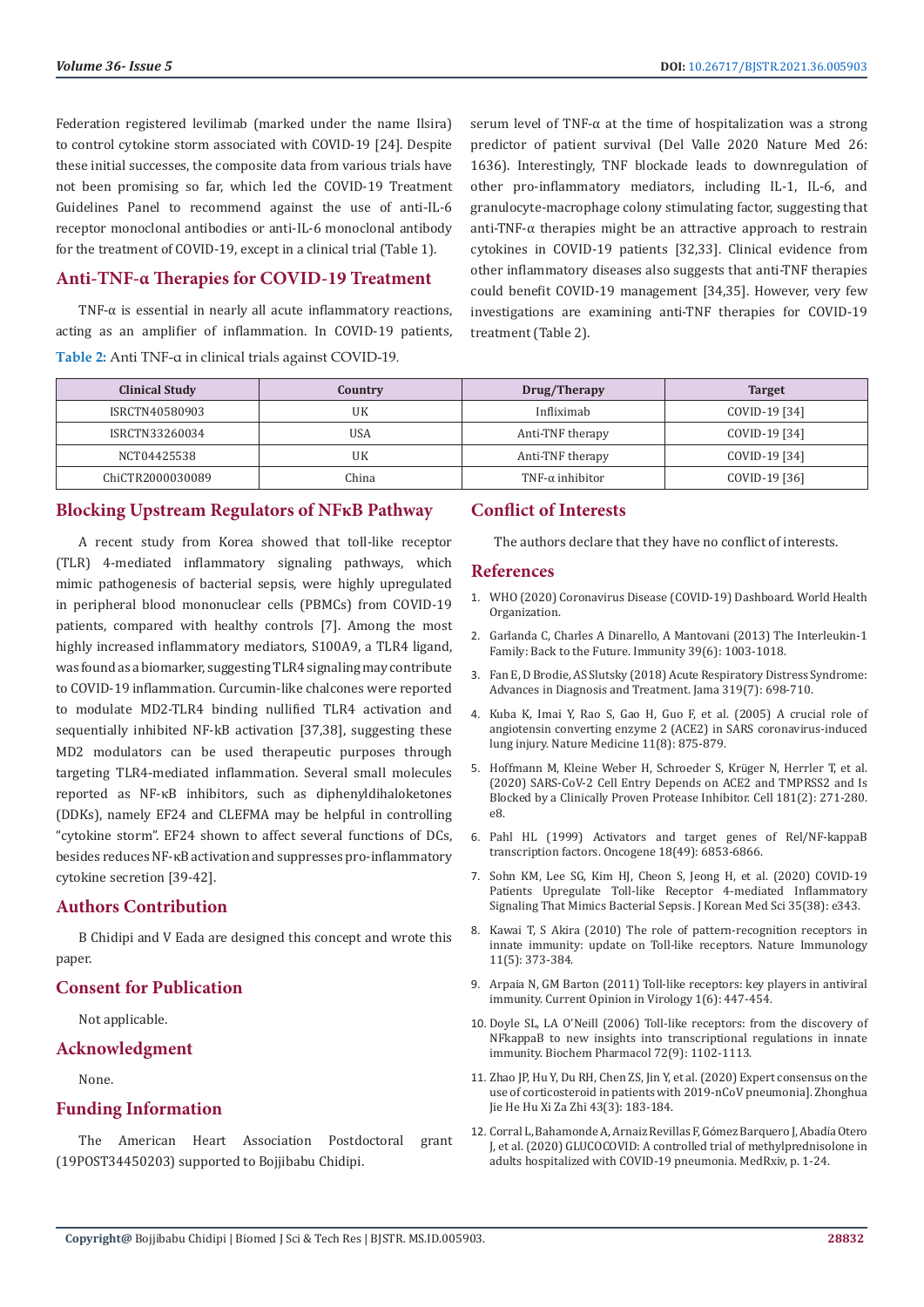- 13. [The RECOVERY Collaborative Group \(2021\) Dexamethasone in](https://www.nejm.org/doi/full/10.1056/NEJMoa2021436)  [Hospitalized Patients with Covid-19. New England Journal of Medicine](https://www.nejm.org/doi/full/10.1056/NEJMoa2021436)  [384: 693-704.](https://www.nejm.org/doi/full/10.1056/NEJMoa2021436)
- 14. [Rogatsky I, LB Ivashkiv \(2006\) Glucocorticoid modulation of cytokine](https://pubmed.ncbi.nlm.nih.gov/16774534/)  [signaling. Tissue Antigens 68\(1\): 1-12.](https://pubmed.ncbi.nlm.nih.gov/16774534/)
- 15. [Bianchi M, C Meng, LB Ivashkiv \(2000\) Inhibition of IL-2-induced Jak-](https://www.pnas.org/content/97/17/9573)[STAT signaling by glucocorticoids. Proceedings of the National Academy](https://www.pnas.org/content/97/17/9573)  [of Sciences 97\(17\): 9573-9578.](https://www.pnas.org/content/97/17/9573)
- 16. [Quiros Roldan E, G Biasiotto, I Zanella \(2020\) Letter to the Editor on](https://pubmed.ncbi.nlm.nih.gov/32522400/)  "Bonafè [M, Prattichizzo F, Giuliani A, Storci G, Sabbatinelli J, Olivieri F.](https://pubmed.ncbi.nlm.nih.gov/32522400/)  [Inflamm-aging: Why older men are the most susceptible to SARS-CoV-2](https://pubmed.ncbi.nlm.nih.gov/32522400/)  [complicated outcomes. Cytokine Growth Factor Rev". Cytokine & Growth](https://pubmed.ncbi.nlm.nih.gov/32522400/)  [Factor Reviews 54: 1-2.](https://pubmed.ncbi.nlm.nih.gov/32522400/)
- 17. [Meyer LK, Verbist KC, Albeituni S, Scull BP, Bassett RC, et al. \(2020\)](https://pubmed.ncbi.nlm.nih.gov/32530039/)  [JAK/STAT pathway inhibition sensitizes CD8 T cells to dexamethasone](https://pubmed.ncbi.nlm.nih.gov/32530039/)[induced apoptosis in hyperinflammation. Blood 136\(6\): 657-668.](https://pubmed.ncbi.nlm.nih.gov/32530039/)
- 18. [Cron RQ \(2020\) One-two punch of cytokine storm syndrome. Blood](https://pubmed.ncbi.nlm.nih.gov/32761218/)  [136\(6\): 645-646.](https://pubmed.ncbi.nlm.nih.gov/32761218/)
- 19. [Zhou F, Yu T, Du R, Fan G, Liu Y, et al. \(2020\) Clinical course and risk](https://www.thelancet.com/journals/lancet/article/PIIS0140-6736(20)30566-3/fulltext)  [factors for mortality of adult inpatients with COVID-19 in Wuhan, China:](https://www.thelancet.com/journals/lancet/article/PIIS0140-6736(20)30566-3/fulltext)  [a retrospective cohort study. The Lancet, 2020. 395\(10229\): 1054-1062.](https://www.thelancet.com/journals/lancet/article/PIIS0140-6736(20)30566-3/fulltext)
- 20. [Wang Z, Yang B, Li Q, Wen L, Zhang R \(2020\) Clinical Features of 69 Cases](https://pubmed.ncbi.nlm.nih.gov/32176772/)  [With Coronavirus Disease 2019 in Wuhan, China. Clin Infect Dis 71\(15\):](https://pubmed.ncbi.nlm.nih.gov/32176772/)  [769-777.](https://pubmed.ncbi.nlm.nih.gov/32176772/)
- 21. [Hassoun A, Thottacherry ED, Muklewicz J, Aziz QUA, Edwards J \(2020\)](https://pubmed.ncbi.nlm.nih.gov/32425661/)  [Utilizing tocilizumab for the treatment of cytokine release syndrome in](https://pubmed.ncbi.nlm.nih.gov/32425661/)  [COVID-19. J Clin Virol 128: 104443.](https://pubmed.ncbi.nlm.nih.gov/32425661/)
- 22. [Xu X, Han M, Li T, Sun W, Wang D, et al. \(2020\) Effective treatment of](https://pubmed.ncbi.nlm.nih.gov/32350134/)  [severe COVID-19 patients with tocilizumab. Proceedings of the National](https://pubmed.ncbi.nlm.nih.gov/32350134/)  [Academy of Sciences 117\(20\): 10970-10975.](https://pubmed.ncbi.nlm.nih.gov/32350134/)
- 23. [Twomey JD, Luo S, Dean AQ, Bozza WP, Nalli A, et al. \(2020\) COVID-19](https://pubmed.ncbi.nlm.nih.gov/33161277/)  [update: The race to therapeutic development. Drug Resistance Updates](https://pubmed.ncbi.nlm.nih.gov/33161277/)  [53: 100733.](https://pubmed.ncbi.nlm.nih.gov/33161277/)
- 24. [Harrison C \(2020\) Focus shifts to antibody cocktails for COVID-19](https://pubmed.ncbi.nlm.nih.gov/32760027/)  [cytokine storm. Nature Biotechnology 38\(8\): 905-908.](https://pubmed.ncbi.nlm.nih.gov/32760027/)
- 25. [Luo P, Liu Y, Qiu L, Liu X, Liu D, et al. \(2020\) Tocilizumab treatment in](https://pubmed.ncbi.nlm.nih.gov/32253759/)  [COVID-19: A single center experience. Journal of Medical Virology 92\(7\):](https://pubmed.ncbi.nlm.nih.gov/32253759/)  [814-818.](https://pubmed.ncbi.nlm.nih.gov/32253759/)
- 26. [Guaraldi G, Meschiari M, Cozzi Lepri A, Milic J, Tonelli R, et al. \(2020\)](https://pubmed.ncbi.nlm.nih.gov/32835257/)  [Tocilizumab in patients with severe COVID-19: a retrospective cohort](https://pubmed.ncbi.nlm.nih.gov/32835257/)  [study. The Lancet Rheumatology 2\(8\): e474-e484.](https://pubmed.ncbi.nlm.nih.gov/32835257/)
- 27. [Benucci M, Giannasi G, Cecchini P, Gobbi FL, Damiani A, et al. \(2020\)](https://pubmed.ncbi.nlm.nih.gov/32472703/)  [COVID-19 pneumonia treated with Sarilumab: A clinical series of eight](https://pubmed.ncbi.nlm.nih.gov/32472703/)  [patients. Journal of Medical Virology 92\(11\): 2368-2370.](https://pubmed.ncbi.nlm.nih.gov/32472703/)
- 28. [Della Torre E, Campochiaro C, Cavalli G, De Luca G, Napolitano A, et](https://ard.bmj.com/content/79/10/1277)  [al. \(2020\) Interleukin-6 blockade with sarilumab in severe COVID-19](https://ard.bmj.com/content/79/10/1277)  [pneumonia with systemic hyperinflammation: an open-label cohort](https://ard.bmj.com/content/79/10/1277)  [study. Annals of the Rheumatic Diseases 79\(10\): 1277-1285.](https://ard.bmj.com/content/79/10/1277)
- 29. [Gritti G, Raimondi F, Ripamonti D, Riva I, Landi F, et al. \(2020\) IL-6](https://www.medrxiv.org/content/10.1101/2020.04.01.20048561v4.full.pdf+html)  [signalling pathway inactivation with siltuximab in patients with](https://www.medrxiv.org/content/10.1101/2020.04.01.20048561v4.full.pdf+html)

[COVID-19 respiratory failure: an observational cohort study. medRxiv,](https://www.medrxiv.org/content/10.1101/2020.04.01.20048561v4.full.pdf+html) [p. 1-31.](https://www.medrxiv.org/content/10.1101/2020.04.01.20048561v4.full.pdf+html)

- 30. [Vaidya G, Czer LSC, Kobashigawa J, Kittleson M, Patel J, et al. \(2020\)](https://www.ncbi.nlm.nih.gov/pmc/articles/PMC7275980/) [Successful Treatment of Severe COVID-19 Pneumonia With Clazakizumab](https://www.ncbi.nlm.nih.gov/pmc/articles/PMC7275980/) [in a Heart Transplant Recipient: A Case Report. Transplantation](https://www.ncbi.nlm.nih.gov/pmc/articles/PMC7275980/) [Proceedings 52\(9\): 2711-2714.](https://www.ncbi.nlm.nih.gov/pmc/articles/PMC7275980/)
- 31. [Genovese MC, Fleischmann R, Furst D, Janssen N, Carter J, et al. \(2014\)](https://pubmed.ncbi.nlm.nih.gov/24641941/) [Efficacy and safety of olokizumab in patients with rheumatoid arthritis](https://pubmed.ncbi.nlm.nih.gov/24641941/) [with an inadequate response to TNF inhibitor therapy: outcomes of a](https://pubmed.ncbi.nlm.nih.gov/24641941/) [randomised Phase IIb study. Annals of the Rheumatic Diseases 73\(9\):](https://pubmed.ncbi.nlm.nih.gov/24641941/) [1607-1615.](https://pubmed.ncbi.nlm.nih.gov/24641941/)
- 32. [Duret PM, Sebbag E, Mallick A, Gravier S, Spielmann L, et al. \(2020\)](https://pubmed.ncbi.nlm.nih.gov/32354772/) [Recovery from COVID-19 in a patient with spondyloarthritis treated](https://pubmed.ncbi.nlm.nih.gov/32354772/) [with TNF-alpha inhibitor etanercept. Annals of the Rheumatic Diseases](https://pubmed.ncbi.nlm.nih.gov/32354772/) [79\(9\): 1251-1252.](https://pubmed.ncbi.nlm.nih.gov/32354772/)
- 33. [Feldmann M, Maini RN, Woody JN, Holgate ST, Winter G, et al. \(2020\)](https://pubmed.ncbi.nlm.nih.gov/32278362/) [Trials of anti-tumour necrosis factor therapy for COVID-19 are urgently](https://pubmed.ncbi.nlm.nih.gov/32278362/) [needed. The Lancet 395\(10234\): 1407-1409.](https://pubmed.ncbi.nlm.nih.gov/32278362/)
- 34. [Robinson PC, Richards D, Tanner HL, Feldmann M \(2020\) Accumulating](https://pubmed.ncbi.nlm.nih.gov/33521660/) [evidence suggests anti-TNF therapy needs to be given trial priority in](https://pubmed.ncbi.nlm.nih.gov/33521660/) [COVID-19 treatment. The Lancet Rheumatology 2\(11\): e653-e655.](https://pubmed.ncbi.nlm.nih.gov/33521660/)
- 35. [Stallmach A, Kortgen A, Gonnert F, Coldewey SM, Reuken P, et al. \(2020\)](https://www.ncbi.nlm.nih.gov/pmc/articles/PMC7366555/) [Infliximab against severe COVID-19-induced cytokine storm syndrome](https://www.ncbi.nlm.nih.gov/pmc/articles/PMC7366555/) [with organ failure—a cautionary case series. Critical Care 24\(1\): 444.](https://www.ncbi.nlm.nih.gov/pmc/articles/PMC7366555/)
- 36. [Duret PM, Sebbag E, Mallick A, Gravier S, Spielmann L, et al. \(2020\)](https://pubmed.ncbi.nlm.nih.gov/32354772/) [Recovery from COVID-19 in a patient with spondyloarthritis treated](https://pubmed.ncbi.nlm.nih.gov/32354772/) [with TNF-alpha inhibitor etanercept. Annals of the Rheumatic Diseases](https://pubmed.ncbi.nlm.nih.gov/32354772/) [79\(9\): 1251-1252.](https://pubmed.ncbi.nlm.nih.gov/32354772/)
- 37. [Roh E, Lee HS, Kwak JA, Hong JT, Nam SY, et al. \(2011\) MD-2 as the target](https://academic.oup.com/jid/article/203/7/1012/1036919) [of nonlipid chalcone in the inhibition of endotoxin LPS-induced TLR4](https://academic.oup.com/jid/article/203/7/1012/1036919) [activity. J Infect Dis 203\(7\): 1012-1020.](https://academic.oup.com/jid/article/203/7/1012/1036919)
- 38. [Venkateswararao E, Sharma VK, Lee KC, Sharma N, Park SH, et al. \(2012\)](https://pubmed.ncbi.nlm.nih.gov/22677029/) [A SAR study on a series of synthetic lipophilic chalcones as Inhibitor of](https://pubmed.ncbi.nlm.nih.gov/22677029/) [transcription factor NF-κB. European Journal of Medicinal Chemistry 54:](https://pubmed.ncbi.nlm.nih.gov/22677029/) [379-386.](https://pubmed.ncbi.nlm.nih.gov/22677029/)
- 39. [Vilekar P, Awasthi S, Natarajan A, Anant S, Awasthi V \(2012\) EF24](https://www.ncbi.nlm.nih.gov/pmc/articles/PMC3385421/) [suppresses maturation and inflammatory response in dendritic cells.](https://www.ncbi.nlm.nih.gov/pmc/articles/PMC3385421/) [International Immunology 24\(7\): 455-464.](https://www.ncbi.nlm.nih.gov/pmc/articles/PMC3385421/)
- 40. [Vilekar P, Rao G, Awasthi S, Awasthi V \(2015\) Diphenyldifluoroketone](https://journal-inflammation.biomedcentral.com/articles/10.1186/s12950-015-0096-x) [EF24 Suppresses Pro-inflammatory Interleukin-1 receptor 1 and Toll](https://journal-inflammation.biomedcentral.com/articles/10.1186/s12950-015-0096-x)[like Receptor 4 in lipopolysaccharide-stimulated dendritic cells. Journal](https://journal-inflammation.biomedcentral.com/articles/10.1186/s12950-015-0096-x) [of Inflammation 12\(1\): 55.](https://journal-inflammation.biomedcentral.com/articles/10.1186/s12950-015-0096-x)
- 41. [Sahoo K, Dozmorov MG, Anant S, Awasthi V \(2012\) The curcuminoid](https://pubmed.ncbi.nlm.nih.gov/21181232/) [CLEFMA selectively induces cell death in H441 lung adenocarcinoma](https://pubmed.ncbi.nlm.nih.gov/21181232/) [cells via oxidative stress. Investigational New Drugs 30\(2\): 558-567.](https://pubmed.ncbi.nlm.nih.gov/21181232/)
- 42. [Lagisetty P, Vilekar P, Sahoo K, Anant S, Awasthi V \(2010\) CLEFMA-an](https://pubmed.ncbi.nlm.nih.gov/20638855/) [anti-proliferative curcuminoid from structure-activity relationship](https://pubmed.ncbi.nlm.nih.gov/20638855/) [studies on 3,5-bis\(benzylidene\)-4-piperidones. Bioorg Med Chem](https://pubmed.ncbi.nlm.nih.gov/20638855/) [18\(16\): 6109-6120.](https://pubmed.ncbi.nlm.nih.gov/20638855/)